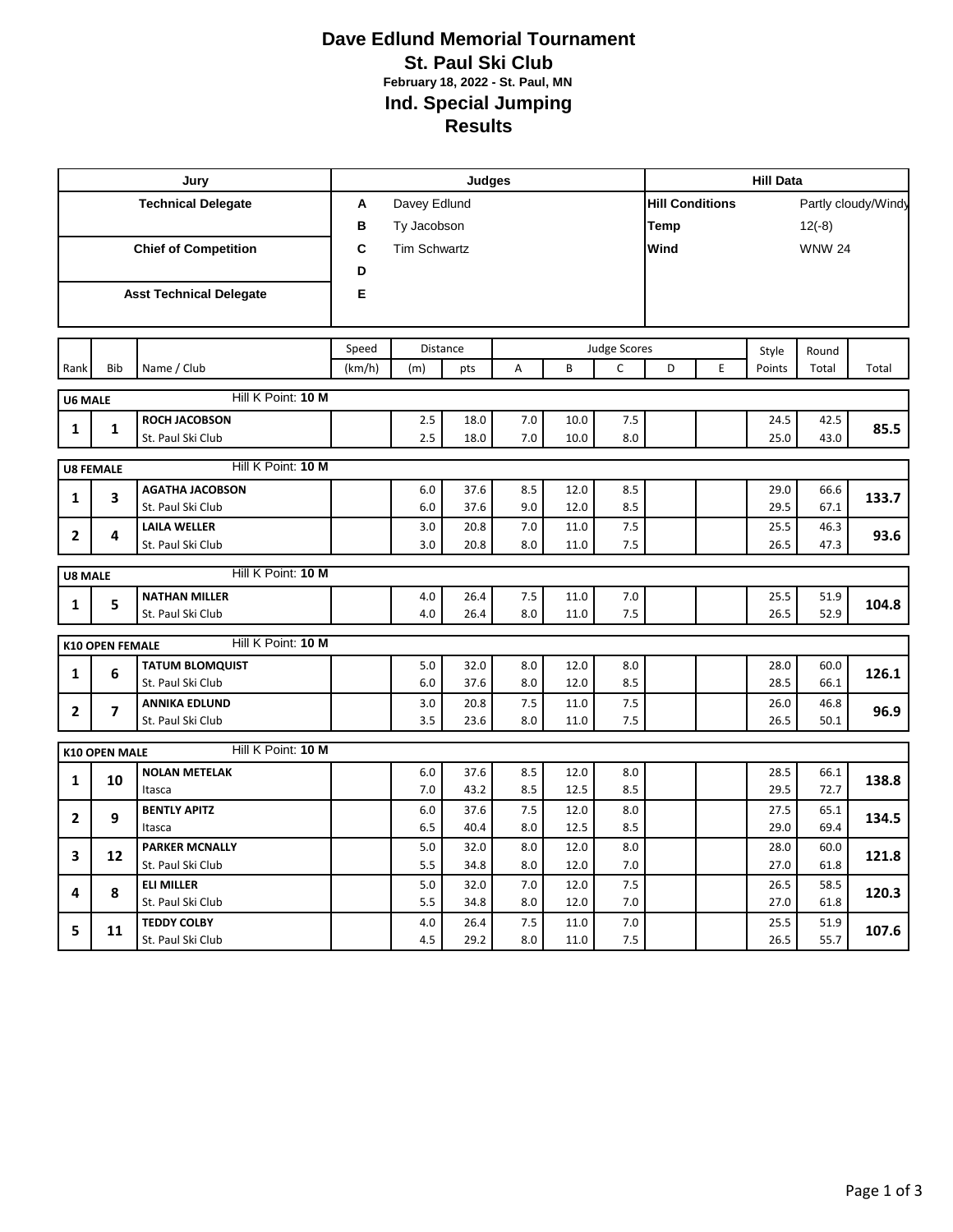## **Dave Edlund Memorial Tournament St. Paul Ski Club February 18, 2022 - St. Paul, MN Ind. Special Jumping Results**

|                                            |                        |                                           | Speed  |              | Distance     | <b>Judge Scores</b> |             |             |   |   | Style        | Round        |       |
|--------------------------------------------|------------------------|-------------------------------------------|--------|--------------|--------------|---------------------|-------------|-------------|---|---|--------------|--------------|-------|
| Rank                                       | <b>Bib</b>             | Name / Club                               | (km/h) | (m)          | pts          | A                   | B           | Ċ           | D | E | Points       | Total        | Total |
| Hill K Point: 20 M<br><b>U10 FEMALE</b>    |                        |                                           |        |              |              |                     |             |             |   |   |              |              |       |
|                                            |                        | <b>TERESA MYHRA</b>                       |        |              |              | 12.5                | 12.0        | 11.5        |   |   | 36.0         |              |       |
| 1                                          | 13                     | St. Paul Ski Club                         |        | 15.0<br>14.0 | 36.0<br>31.2 | 12.5                | 12.5        | 11.0        |   |   | 36.0         | 72.0<br>67.2 | 139.2 |
|                                            |                        | <b>AVA CHAPMAN</b>                        |        | 12.0         | 21.6         | 12.5                | 12.0        | 11.0        |   |   | 35.5         | 57.1         |       |
| $\mathbf{2}$                               | 14                     | St. Paul Ski Club                         |        | 13.0         | 26.4         | 12.5                | 12.5        | 11.0        |   |   | 36.0         | 62.4         | 119.5 |
|                                            |                        | <b>KATIE MOUSEL</b>                       |        | 9.0          | 7.2          | 10.5                | 11.0        | 11.0        |   |   | 32.5         | 39.7         |       |
| 3                                          | 15                     | Itasca                                    |        | 9.5          | 9.6          | 11.0                | 11.0        | 11.5        |   |   | 33.5         | 43.1         | 82.8  |
|                                            |                        |                                           |        |              |              |                     |             |             |   |   |              |              |       |
| U10 MALE                                   |                        | Hill K Point: 20 M                        |        |              |              |                     |             |             |   |   |              |              |       |
| 1                                          | 18                     | <b>SILAS MAKI</b>                         |        | 14.0         | 31.2         | 13.0                | 13.0        | 12.0        |   |   | 38.0         | 69.2         | 137.9 |
|                                            |                        | St. Paul Ski Club                         |        | 14.0         | 31.2         | 13.0                | 13.0        | 11.5        |   |   | 37.5         | 68.7         |       |
| $\mathbf{2}$                               | 17                     | <b>KESTREL ANDERSON</b>                   |        | 9.5          | 9.6          | 11.0                | 11.0        | 11.0        |   |   | 33.0         | 42.6         | 96.3  |
|                                            |                        | St. Paul Ski Club                         |        | 11.5         | 19.2         | 12.0                | 12.0        | 10.5        |   |   | 34.5         | 53.7         |       |
| 3                                          | 16                     | <b>NOLAN METELAK</b>                      |        | 10.5         | 14.4         | 9.5                 | 10.0        | 10.5        |   |   | 30.0         | 44.4         | 93.7  |
|                                            |                        | Itasca                                    |        | 11.0         | 16.8         | 10.5                | 11.0        | 11.0        |   |   | 32.5         | 49.3         |       |
| 4                                          | 20                     | <b>ELI MILLER</b>                         |        | 9.0          | 7.2          | 11.5                | 11.5        | 10.5        |   |   | 33.5         | 40.7         | 86.2  |
|                                            |                        | St. Paul Ski Club                         |        | 10.0         | 12.0         | 12.0                | 11.5        | 10.0        |   |   | 33.5         | 45.5         |       |
| 5                                          | 21                     | <b>TEDDY COLBY</b>                        |        | 9.0          | 7.2          | 11.0                | 11.0        | 10.0        |   |   | 32.0         | 39.2         | 73.1  |
|                                            |                        | St. Paul Ski Club                         |        | 8.0          | 2.4          | 11.0                | 11.0        | 9.5         |   |   | 31.5         | 33.9         |       |
|                                            | <b>K20 OPEN FEMALE</b> | Hill K Point: 20 M                        |        |              |              |                     |             |             |   |   |              |              |       |
|                                            |                        | <b>NATALIE NEARY</b>                      |        | 11.5         | 19.2         | 12.0                | 12.0        | 11.0        |   |   | 35.0         | 54.2         |       |
| 1                                          | 25                     | Itasca                                    |        | 13.0         | 26.4         | 13.0                | 12.5        | 11.5        |   |   | 37.0         | 63.4         | 117.6 |
|                                            |                        | <b>SKY PAYNE</b>                          |        | 11.0         | 16.8         | 11.0                | 12.0        | 10.0        |   |   | 33.0         | 49.8         |       |
| $\mathbf{2}$                               | 24                     | Itasca                                    |        | 12.0         | 21.6         | 11.5                | 12.0        | 10.5        |   |   | 34.0         | 55.6         | 105.4 |
|                                            | 23                     | <b>PRESLIE MILLER</b>                     |        | 10.0         | 12.0         | 10.5                | 11.0        | 9.5         |   |   | 31.0         | 43.0         | 86.5  |
| 3                                          |                        | Itasca                                    |        | 10.0         | 12.0         | 10.5                | 11.0        | 10.0        |   |   | 31.5         | 43.5         |       |
| 4                                          | 22                     | <b>SABRINA MYHRA</b>                      |        | 8.5          | 4.8          | 7.5                 | 8.0         | 8.0         |   |   | 23.5         | 28.3         | 66.3  |
|                                            |                        | St. Paul Ski Club                         |        | 10.0         | 12.0         | 8.5                 | 8.0         | 9.5         |   |   | 26.0         | 38.0         |       |
| Hill K Point: 20 M<br><b>K20 OPEN MALE</b> |                        |                                           |        |              |              |                     |             |             |   |   |              |              |       |
|                                            |                        |                                           |        |              |              |                     |             |             |   |   |              |              |       |
| 1                                          | 28                     | <b>OWEN WEYMOUTH</b>                      |        | 15.5         | 38.4         | 10.0                | 12.5        | 10.5        |   |   | 33.0         | 71.4         | 145.7 |
|                                            |                        |                                           |        |              |              |                     |             |             |   |   |              |              |       |
|                                            |                        | St. Paul Ski Club<br><b>JOSIAH MILLER</b> |        | 16.0<br>15.5 | 40.8<br>38.4 | 11.0<br>10.0        | 12.5<br>8.0 | 10.0<br>9.5 |   |   | 33.5<br>27.5 | 74.3<br>65.9 |       |